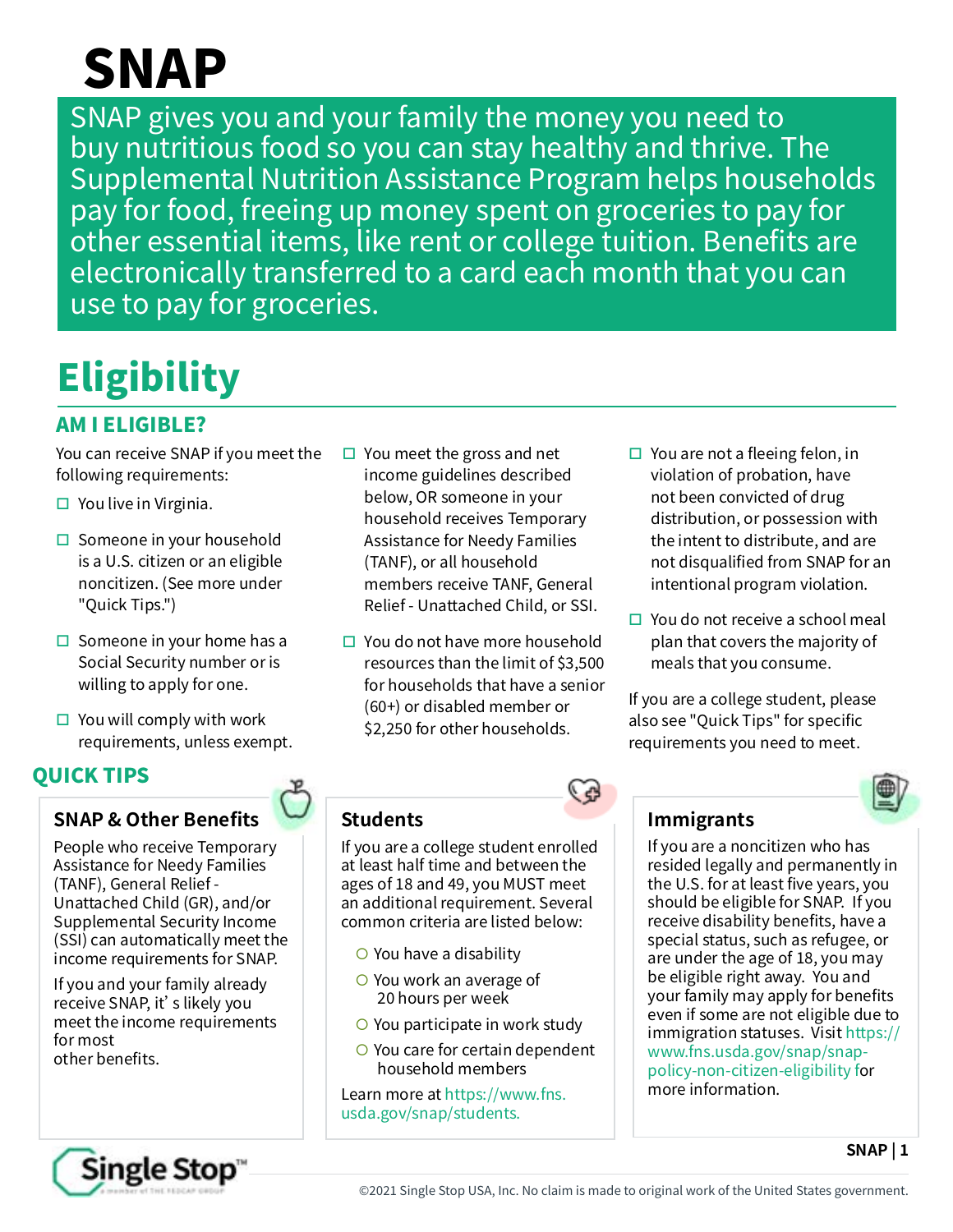### WHAT ARE THE MONTHLY INCOME LIMITS TO GET SNAP?

| <b>Household Size</b>             | Gross (Pre-Tax) Income * | <b>Net Income (Gross Income)</b><br>minus Allowable Deductions) | <b>Maximum Benefit Amount</b> |
|-----------------------------------|--------------------------|-----------------------------------------------------------------|-------------------------------|
| $\hat{\Uparrow}$ 1                | \$2,147                  | \$1,074                                                         | \$250                         |
| 齐齐 2                              | \$2,904                  | \$1,452                                                         | \$459                         |
| 介介介 3                             | \$3,660                  | \$1,830                                                         | \$658                         |
| <b><i>AAAA4</i></b>               | \$4,418                  | \$2,209                                                         | \$834                         |
| <b><i>AAAAA 5</i></b>             | \$5,174                  | \$2,587                                                         | \$992                         |
| <b>乔乔乔乔乔乔</b> 6                   | \$5,930                  | \$2,965                                                         | \$1,190                       |
| <b><i><b>AAAAAA</b></i> 7</b>     | \$6,688                  | \$3,344                                                         | \$1,316                       |
| <b>AAAAAAA 8</b>                  | \$7,444                  | \$3,722                                                         | \$1,504                       |
| $+$ 1<br><b>Each Add'l Member</b> | \$757                    | \$379                                                           | \$188                         |

\*Some households may still be eligible if their incomes exceed these amounts if they have a member who is disabled and/or 60 or older.

# Application

#### WHAT DOCUMENTS AM I REQUIRED TO SUBMIT TO THE DEPARTMENT OF SOCIAL SERVICES?

You may need to provide proof for all the items below that apply to you to get the maximum benefit available to you, but your application will not be processed without verification of your identity, address, Social Security numbers, citizenship status, and income. If you cannot find the right documentation, your local Department of Social Services office can assist you.

#### **Proof of Identity**

- **DRIVER'S LICENSE**
- $\bullet$  U.S. PASSPORT
- **OTHER PHOTO I.D., ETC.**

#### **Proof of Address, unless homeless**

- **CURRENT RENT RECEIPT OR LEASE**
- **CURRENT MAIL**
- **STATEMENT FROM LANDLORD, ETC.**

#### **Proof of Age/Date of Birth**

- **BIRTH CERTIFICATE**
- **DRIVER'S LICENSE**
- $\bullet$  HOSPITAL RECORDS, ETC.

#### **Proof of Social Security Number, if it cannot be verified electronically**

**SOCIAL SECURITY CARD** 

#### **Proof of Citizenship or Immigration Status**

- z **U.S. PASSPORT**
- **NATURALIZATION CERTIFICATE**
- **USCIS DOCUMENTATION, ETC.**

#### **Proof of Earned and Unearned Income**

- **WAGE STUBS AND STATEMENTS OF TIPS FOR THIS MONTH AND LAST MONTH**
- **EXAMPLE IT A LETTERHEAD FROM EMPLOYER**
- **BENEFIT AWARD LETTERS**
- **CHECKS, OTHER STATEMENTS, ETC.**

#### **Proof of Housing Costs**

- **CURRENT RENT RECEIPT**
- **C** LEASE, MORTGAGE RECORDS, ETC.

#### **Proof of Utility Costs**

- **FUEL BILLS/SHUT-OFF NOTICE**
- **NON-HEATING UTILITY BILLS**
- **TELEPHONE BILLS, ETC.**

#### **Proof of Medical Bills for disabled household members or those 60 and over**

**COPY OF BILL AND PROOF OF PAYMENT, IF PAID**

#### **Proof of Court-Ordered Child Support Payments**

**cOURT ORDER** 

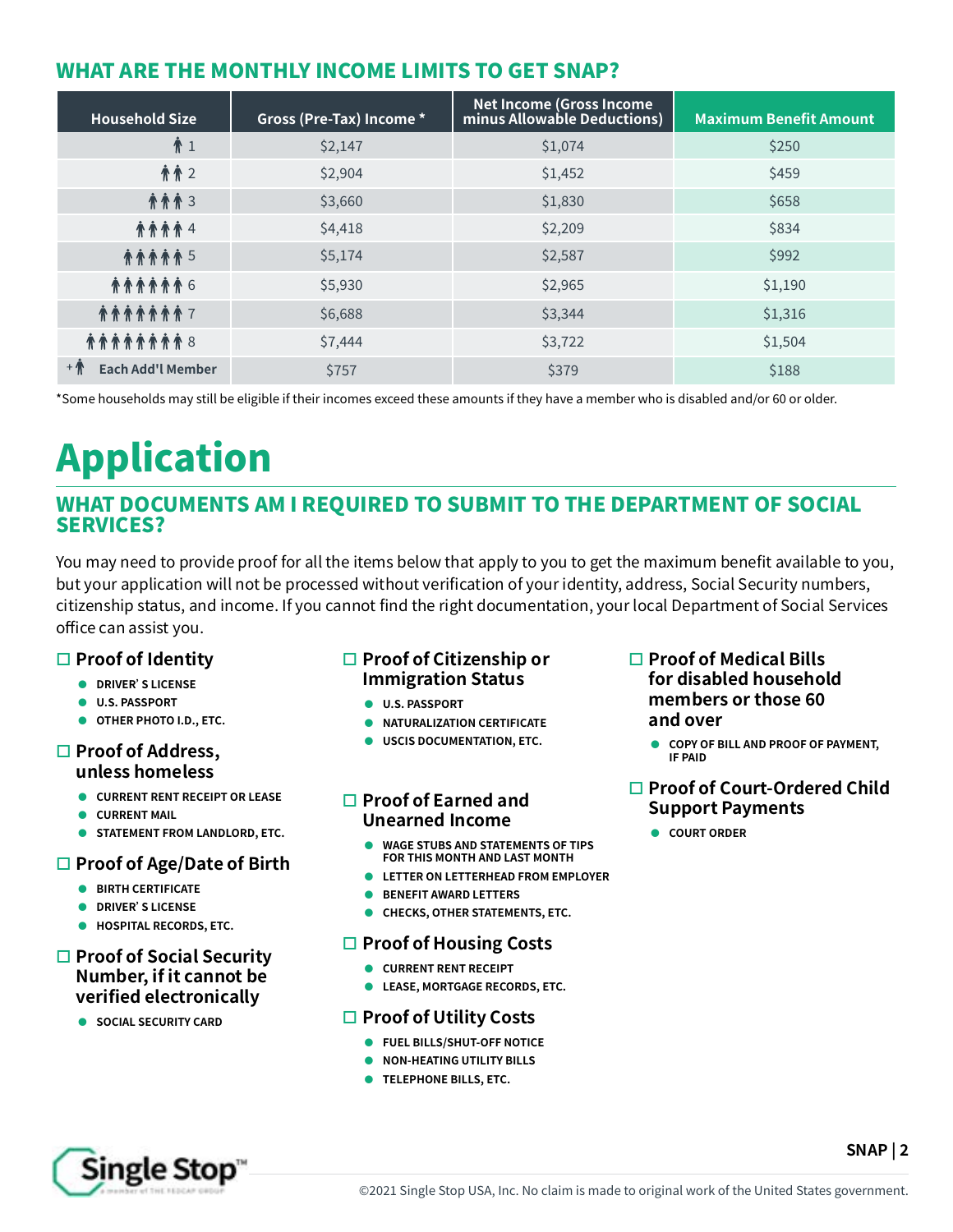# WHAT IS THE PROCESS?



# 1 APPLY

Fill out as much of the application as you can. To submit it, you must enter your name and address (if you have one) and sign the form.

**ONLINE:** The fastest way to apply is through Virginia CommonHelp at https:// commonhelp.virginia.gov/access/

**MAIL OR FAX: [Download an application](https://otda.ny.gov/programs/applications/4826.pdf)** at [http://www.dss.virginia.gov/benefit/snap.](http://www.dss.virginia.gov/benefit/snap.cgi ) [cgi \(](http://www.dss.virginia.gov/benefit/snap.cgi )click on [forms](http://www.dss.virginia.gov/benefit/snap.cgi)).

**IN PERSON:** Visit <https://commonhelp.virginia.gov/access/> to get an address and phone number for the Department of Social Services office in your county. If you cannot go to the office in person, an authorized representative, such as a spouse, any adult member in your household, a family member, or friend may apply on your behalf.

BY PHONE: Call the Application Call Center at 1-855-635-4370

# 2 GET INTERVIEWED

In-person or phone interviews are required. Your SNAP worker will go over your application and review all the documents you have available.

After submitting an application, the Department of Social Services will contact you with information on conducting an interview, or submitting documents.

# 3 SUBMIT MISSING DOCUMENTS

Submit documentation to verify all the information you provide on your application **as early in the application process as you can**. Your SNAP worker will tell you if you need to submit additional documentation, and give you a timeline to provide it.

## 4 WATCH AND WAIT

The Department of Social Services will see if you and/or your family qualify for SNAP and will send you a Notice of Action with a case number. You can also track your application through Virginia CommonHelp at [https://commonhelp.virginia.gov/](https://commonhelp.virginia.gov/access/ ) [access/](https://commonhelp.virginia.gov/access/ ) (click on [check my benefits](https://commonhelp.virginia.gov/access/ )).

# 5 GET YOUR BENEFITS

Benefits are issued **each month on an Electronic Benefit Transfer (EBT) Card** that can be used at grocery stores to purchase most food items. View a list of eligible food items **[here](http://www.fns.usda.gov/snap/eligible-food-items)** or visit **<http://www.fns.usda.gov/snap/eligible-food-items>**. You can check the balance of your EBT Card

by calling 1-866-281-2448 or 1-800-828-1120 (hearing/speech impaired). You can check online at [www.ebt.acs-inc.com.](http://www.ebt.acs-inc.com)



**SNAP | 3**